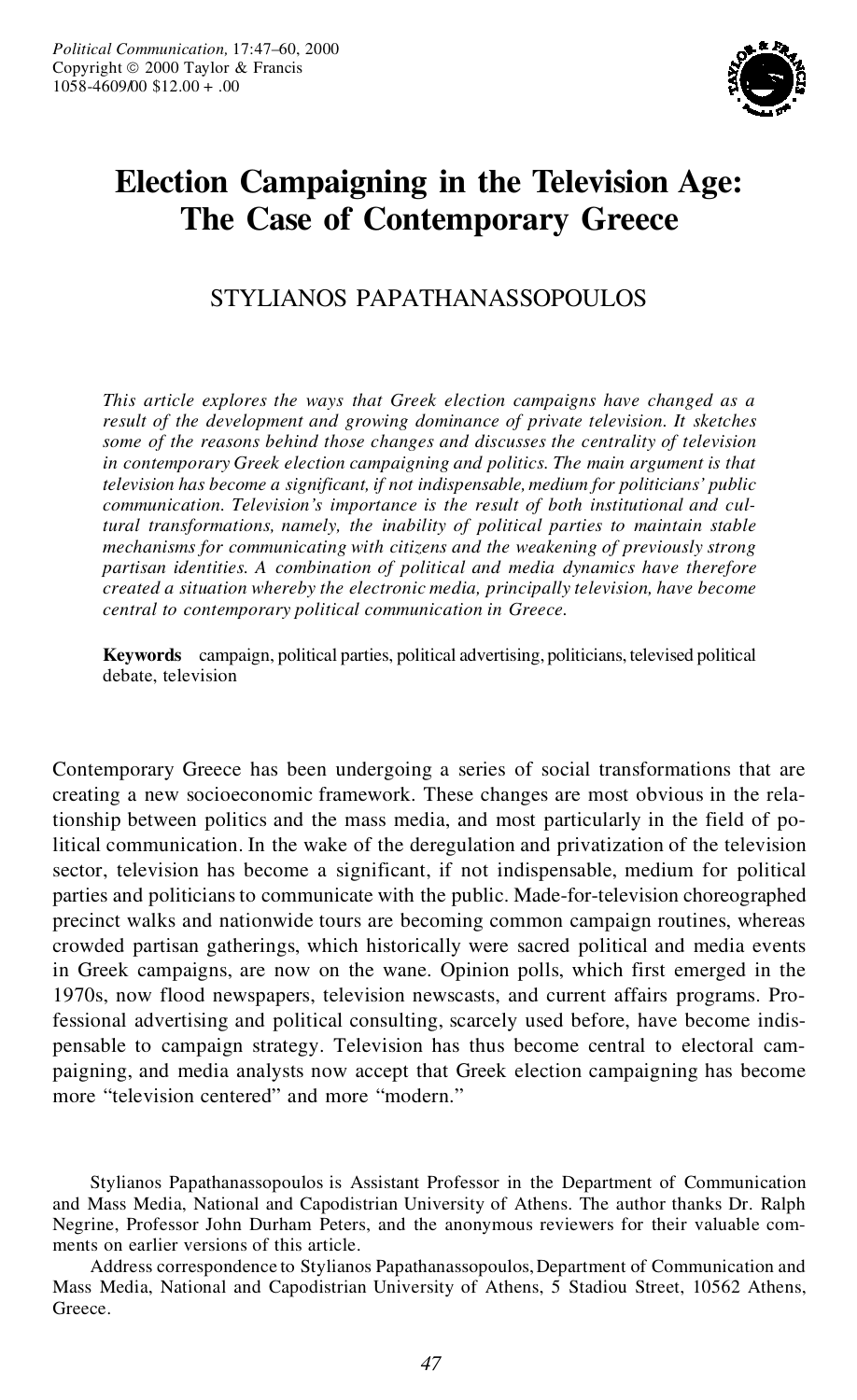Why have these changes come about? This article first explores the changes taking place in the role of television during the electoral campaigns of the 1990s. It then addresses some of the reasons behind these changes, and finally, it discusses the growing centrality of television in contemporary Greek election campaigning and politics.

The relevance of this article is not limited to Greece, however. The Greek experience may be regarded as a case study in which to test some generalizations that have been offered to describe the process of the "modernization" of politics. This is because Greece offers another example of how the changing structure of the media system is related to and at the same time affects the political system of a society. The Greek case also offers evidence of how the relationship between media institutions and the institutions of government and politics defines the character of national systems of political communication (Swanson, 1992, 1993, 1997). Furthermore, the case of Greece provides additional evidence for the argument that in the age of globalization, a nation's political communication system can no longer remain unique and isolated. Growing similarities among different countries' political systems and practices (Negrine, 1996) cast doubts on the supposed uniqueness of political systems. Although significant differences continue to exist, as in the case of Greece, many of the forms and the characteristics of the interactions that now take place between Greek politicians and the media are commonplace in other countries. In short, the case of Greece illustrates that in the age of globalization and Americanization, the similarities across political systems and practices are becoming greater than the differences.

### **The Changing Media Environment**

The "modernization" of the Greek media took place in the late 1980s with the deregulation of the broadcasting system and the development of a plethora of private television channels. In the contemporary broadcasting environment, seven national television channels and 140 local television channels operate alongside the state broadcaster's (ERT) three national television channels. The explosion in the number of television channels and the decline in newspaper sales have made television the main provider of public information about politics and government (Table 1). Television ratings also indicate that the overwhelming majority of the Greek people get their daily information from the news programs on the private television channels rather than from the state channels. In 1996, for example, the market share of the news programs of the four main market leaders

| Sources of daily information |              |            |              |  |  |
|------------------------------|--------------|------------|--------------|--|--|
| Medium                       | Total $(\%)$ | Men $(\%)$ | Women $(\%)$ |  |  |
| Television                   | 69           | 61         | 76           |  |  |
| Evening press                | 15           | 17         | 11           |  |  |
| Radio                        | 11           | 12         | 10           |  |  |
| Morning press                | 2            | 3          |              |  |  |
| No answer                    | 3            | 6          |              |  |  |

**Table 1** Sources of daily information

*Note.*  $N = 2,000$  (986 men, 1,014 women), national representative sample. *Source*: MRB Hellas (1992).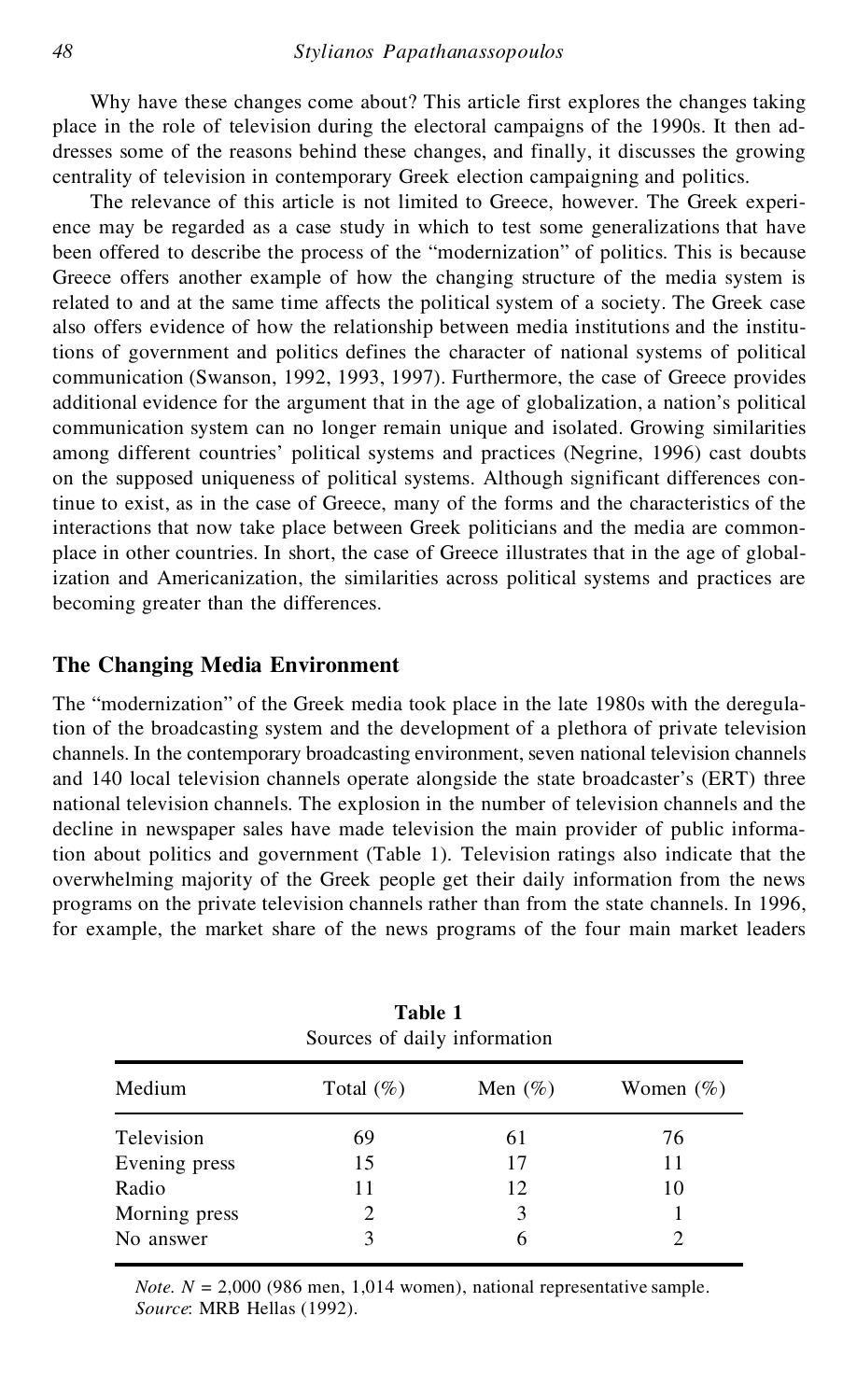| Private versus state channels, 1993–1996         |         |              |              |  |
|--------------------------------------------------|---------|--------------|--------------|--|
| <b>Broadcasters</b>                              | 1993/94 | 1994/95      | 1995/96      |  |
| Private channels<br>Mega & Antenna<br>Sky & Star | 35.0    | 31.9<br>11.5 | 27.8<br>12.8 |  |
| State channels<br>ET1 & FT2                      | 7.5     |              | 4.6          |  |

**Table 2** Average TV market share (%) of news programs: Private versus state channels, 1993–1996

*Source*: AGB Hellas (1994, 1995, 1996a).

(the private channels Mega, Antenna, Sky, and Star) was 40.8%, while that of the ERT's three channels was only 5% (Tables 2 and 3).

One of the main reasons most viewers prefer the private channels as sources of news is that the state broadcaster ERT is still believed to be under government influence, although to a lesser extent than in the days of the state broadcasting monopoly. In a recent study by the research agency PRC (1995a), Athenians—who constitute half of the total population of Greece—indicated that they trusted the private broadcasters more than the state broadcaster (Table 4).

The emergence of the private channels has not only removed the television broadcasting system from direct state control but also fostered a more commercial approach toward politics. As Manolis Paraschos has observed: "Despite the fact that many of the people who own or run these new media [the private channels] are the same as those running the print media, a fundamental change seems to be taking place: the attention is shifting away from the [political] parties and their leaders and towards the media consumer" (1995, p. 262). This new approach has made overt and close connections between media and political parties or ideological viewpoints "unprofitable," since such connections do not help commercial media to attract large numbers of viewers from across the entire political spectrum.

The importance of television as a news source is also growing vis-à-vis newspapers. Between 1989 and 1996, sales of daily newspapers declined by about 40%. In

| Percentage of news programs in the total air time of channels |         |              |              |  |
|---------------------------------------------------------------|---------|--------------|--------------|--|
| <b>Broadcasters</b>                                           | 1993/94 | 1994/95      | 1995/96      |  |
| Private channels<br>Mega & Antenna<br>Sky & Star              | 35.0    | 37.4<br>33.3 | 44.7<br>49.5 |  |
| State channels<br>ET1 & FT2                                   | 27.5    | 29.5         | 33.4         |  |

**Table 3** Percentage of news programs in the total air time of channels

*Source*: AGB Hellas (1994, 1995, 1996b).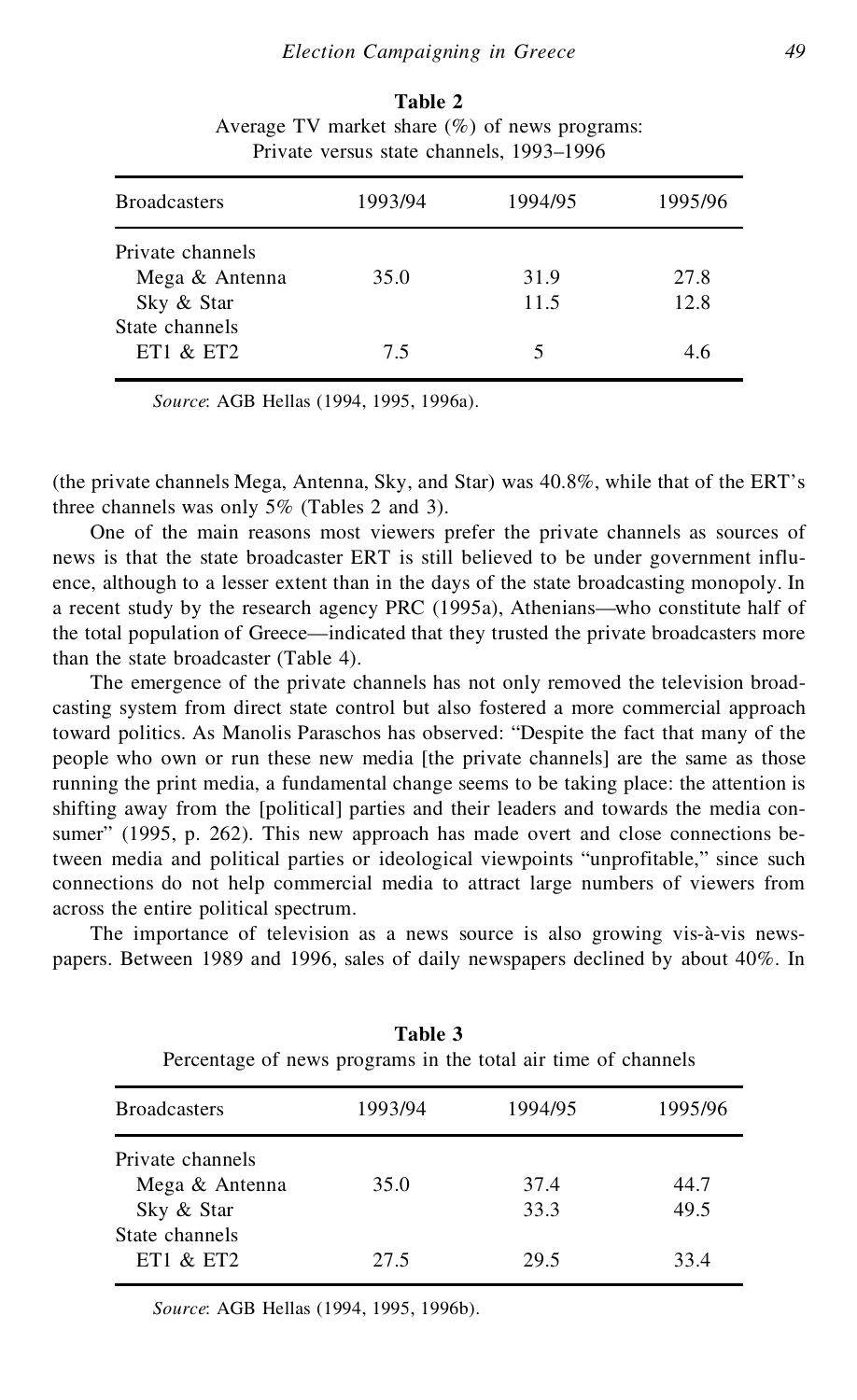| <b>Broadcasters</b> | Total | Men  | $\mathbf{r}$ channels and political news electionity ( <i>n</i> )<br>Women |
|---------------------|-------|------|----------------------------------------------------------------------------|
|                     |       |      |                                                                            |
| Private channels    |       |      |                                                                            |
| Mega                | 31.8  | 30.8 | 32.6                                                                       |
| Antenna             | 20.4  | 19.7 | 21.0                                                                       |
| Sky                 | 14.7  | 14.6 | 14.9                                                                       |
| Star                | 5.5   | 5.8  | 5.2                                                                        |
| State channels      |       |      |                                                                            |
| ET1                 | 12.0  | 12.2 | 11.7                                                                       |
| ET <sub>2</sub>     | 7.7   | 7.5  | 7.9                                                                        |
| ET3                 | 1.6   | 1.9  | 1.4                                                                        |
| Other               | 3.1   | 3.8  | 2.4                                                                        |
| I don't watch       | 2.8   | 3.2  | 2.5                                                                        |
| None                | 0.2   | 0.1  | 0.2                                                                        |
| I don't know        | 0.3   | 0.5  | 0.2                                                                        |
| Total               | 100   | 100  | 100                                                                        |

**Table 4** TV channels and political news credibility (%)

*Note*. Percentages reflect rates of trustworthiness.  $N = 983$ , representative sample in the greater Athens region, May 2–9, 1995. *Source*: PRC (1995a).

the recent elections, party leaders' interviews in newspapers received much less attention than their interviews on television. As one indication of the declining importance of newspapers in elections, newspapers' sales in September 1996, the month of the most recent elections, were about 10% less than in September 1995, when no election was taking place. This is in stark contrast to the past, when the circulation of the newspapers rose considerably during election campaign periods (Heretakis, 1993).

## **The Changing Environment of Political Parties**

In the last few years, political parties and politicians have lost many of their supporters and have faced considerable difficulties in getting their agendas placed before the public. For example, since the mid-1980s, accusations relating to scandals and corruption have become frequent issues on the public agenda, taking attention away from agendas advanced by the parties. In the past, political parties, which were based on a system of patronage, could not only create news items that were often incorporated into the national agenda but also mobilize strong constituencies ready to support their agendas (Charalambis, 1989; Charalambis & Demertzis, 1993; Kargiotis, 1992; Lyrintzis, 1987; Mouzelis, 1986, 1995; Tsoukalas, 1986).

Political parties are now less able to differentiate themselves from one another on the basis of their political programs. Since about the late 1980s, there has been a congruence among the leading political parties (New Democracy and PASOK) that hope to run the country. With the entry of Greece into the European Union (EU), the internationalization of the economy, and the changes in the international political order, political leaders in Greece have been obliged to adopt similar if not identical policies. The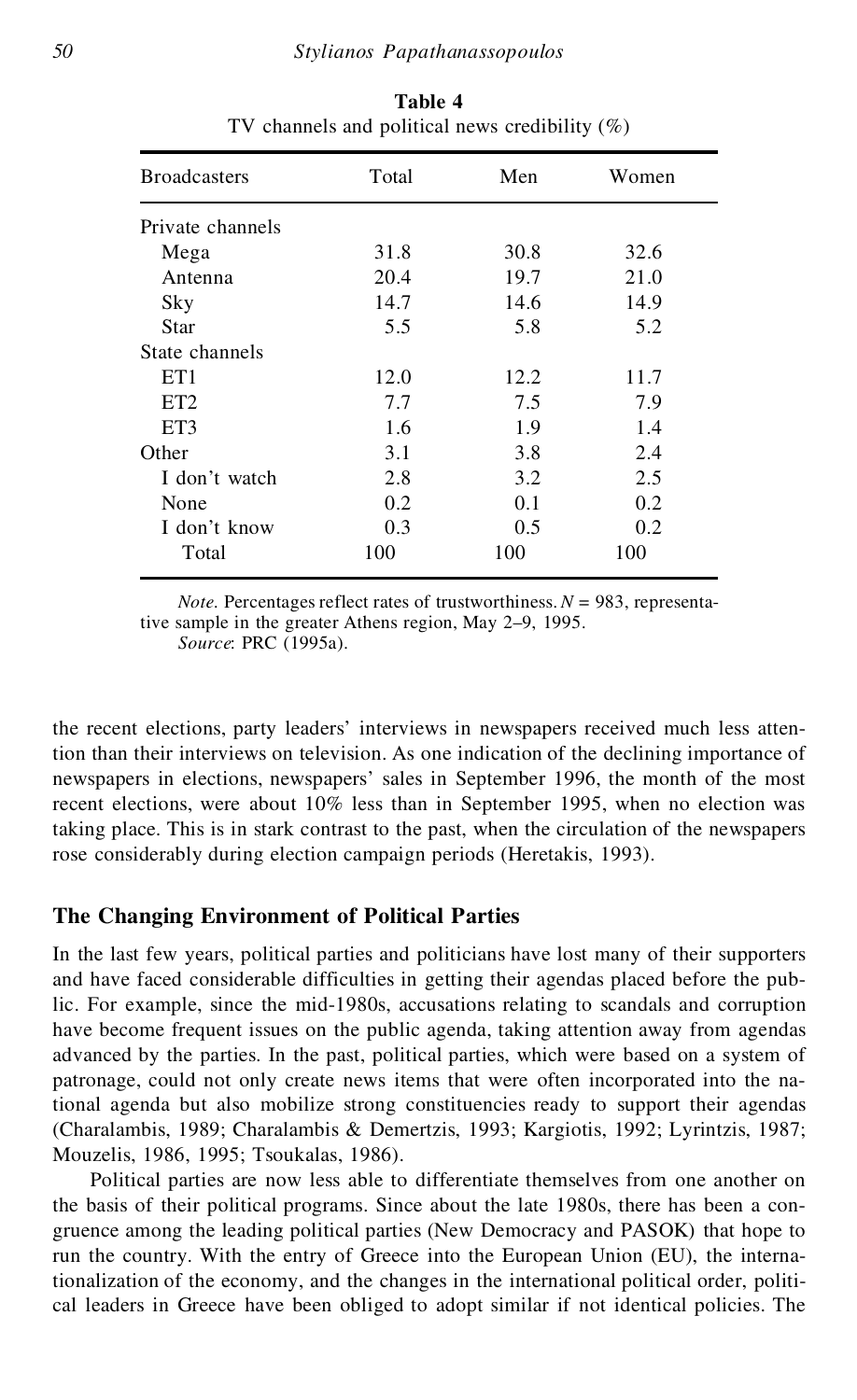two leading parties in the 1990s believe that, as an EU member state, Greece has no alternative but to follow the EU's economic developments and policies. In other words, the tasks of reducing severe and persistent macroeconomic imbalances and of improving a weak and inefficient economic structure "have to be carried out within the new policy framework and timetable called for by the process of European monetary union" (Papademos, 1993, p. 126). Broadly, then, Greece has to proceed toward the harmonization of its fiscal policies within the broader EU context of economic integration, thus obliging the two leading political parties to follow similar policies.

For example, Greece has to meet the basic criteria in order to take part in the European Economic and Monetary Union (EMU), a decision agreed to by all Greek political parties with the exception of the Communists. The party currently in power (PASOK) has had to adopt, as did its predecessor, the New Democracy government (1990–1993), austerity measures and neoliberal policies in order for Greece to meet the preconditions—in the form of structural reforms of the economy—for its entry into the EMU. The opposition does not dispute this policy objective; only the management of the policy is in dispute. Both parties accept the need for austerity and the privatization of the public sector: New Democracy seeks a speedier privatization process, while the PASOK government prefers to implement a more incremental approach.

Political parties also are seeing their base of support undermined by the decline of the traditional clientistic or patronage system. Since the establishment of the modern Greek state, politicians have used their political influence in the well known practice of *rousfeti*, that is, favoring their voters by, for example, finding them jobs in the public sector. This "patron-client" relationship, with its tendency to personalize offices and public institutions by rendering personal favors, resulted in an overcrowded, ineffective, and expensive public sector. As Sotiropoulos pointed out, "Parties have become legitimate dispensers of jobs in the public sector and this is linked to the growth of party membership in the last years" (1993, p. 53). However, with cutbacks in public spending required as a condition of entry into the EMU, Greek governments have had to retreat from these traditional practices.

In 1994, the government passed a law—the so-called "Peponis law," named after the minister of the interior and public administration—to restrict clientelist practices such as providing public jobs for supporters. In a period when austerity measures have contributed to higher unemployment (13.6% in 1998), this situation has affected party supporters: They and their families cannot easily find jobs. This affects young people in particular, as the level of unemployment among young people was around 30% in 1998. It may not be a coincidence that a study conducted by the KAPA research agency in 1995 found that half of the respondents still considered *rousfeti* as a "necessary evil" ("One of the Same," 1995*)*. This finding reflects the traditional culture of paternalism and protectionism, which is closely associated with clientistic practices (Diamantouros, 1993, p. 21; Charalambis, 1989).

Also, as in other countries, the growing gap between what politicians and political parties promise and what they can deliver has led to a gradual erosion of the legitimacy of the political process as a whole. Greek citizens have become less supportive of the political parties, less trusting of the political system, and more likely to abstain from party membership. Research conducted by the ALKO research agency shows that, in the period 1990–1995, more and more voters came to believe that today's political parties neither "express their views" nor "have a vision" for the future. For example, according to ALKO's research, 70% of the 2,000 respondents in 1995 replied that the "present parties do not express their views," as compared with 55% who expressed this opinion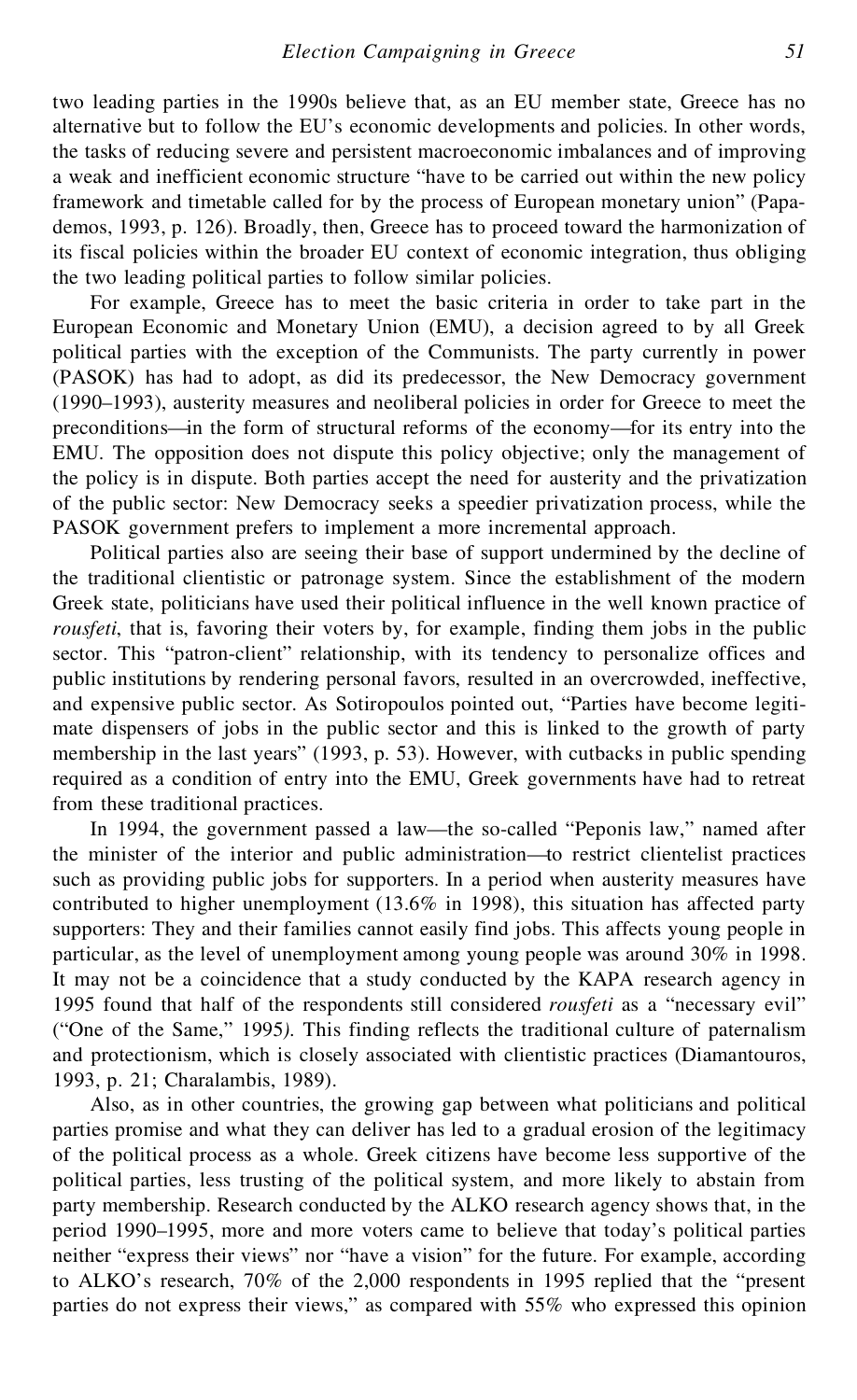| $1985^a$<br>1995b<br>11.8<br>2.8<br>5.5<br>24.0<br>59.4<br>17.8<br>17.9<br>24.7<br>31.7<br>31.7<br>43.7<br>15.2<br>8.2 |                        |  |  |
|------------------------------------------------------------------------------------------------------------------------|------------------------|--|--|
|                                                                                                                        | Response               |  |  |
|                                                                                                                        | Enthusiasm             |  |  |
|                                                                                                                        | Wish for participation |  |  |
|                                                                                                                        | Appeal                 |  |  |
|                                                                                                                        | Indifference           |  |  |
|                                                                                                                        | <b>Mistrust</b>        |  |  |
|                                                                                                                        | Disappointment         |  |  |
|                                                                                                                        | Disgust                |  |  |

**Table 5** Attitudes toward politics: 1985–1995 (%)

*Note.* The following question was asked: When we speak about politics some things come to mind first. How do you feel about politics? (up to 2 answers).

 $a^2N = 2,000$ , representative sample, June 2–18, 1995 (*Source*: EKKE, 1985).

*<sup>b</sup>N* = 3,000, representative sample, May 1985 (*Source*: PRC, 1995b).

in 1993 and 40% in 1990. Moreover, 65% of respondents in 1995 replied that "the present political parties do not have a vision," as compared with 42% in 1990 (ALKO, 1995). One outcome of this degree of disillusionment has been abstention from politics, which is an indication of widespread distrust and lack of effectiveness of political parties and politicians (Table 5).

## **Media and Political Parties in a New Kind of Relationship**

The changes documented thus far have brought about a new kind of relationship between the media and politics in Greece. In effect, the media have moved to center stage in election campaigning, and they have also gradually assumed a central role in the dayto-day practice of government.

## *The Media at the Center of the Contemporary Election Campaign*

There are many features of modern-day election campaigning in Greece that have long been common elsewhere. Their introduction into the Greek political system shows the growing importance of television as a medium of political communication for Greek political parties.

One of these features is parties' use of experts in television communication. Since 1990, foreign and Greek communication experts have been invited by the political parties—mostly *incognito*—to teach courses on the basics of television campaigning. Some of these experts have been American, such as James Carville for New Democracy; others have been European, such as the Briton Harvey Thomas for New Democracy and the Frenchman Jacques Seguela for PASOK. The extent to which these experts have had an impact on the strategies of the parties is unclear, although it soon became obvious that politicians were becoming increasingly comfortable with television routines. As a result, politics saturated television coverage before and during electoral campaigns.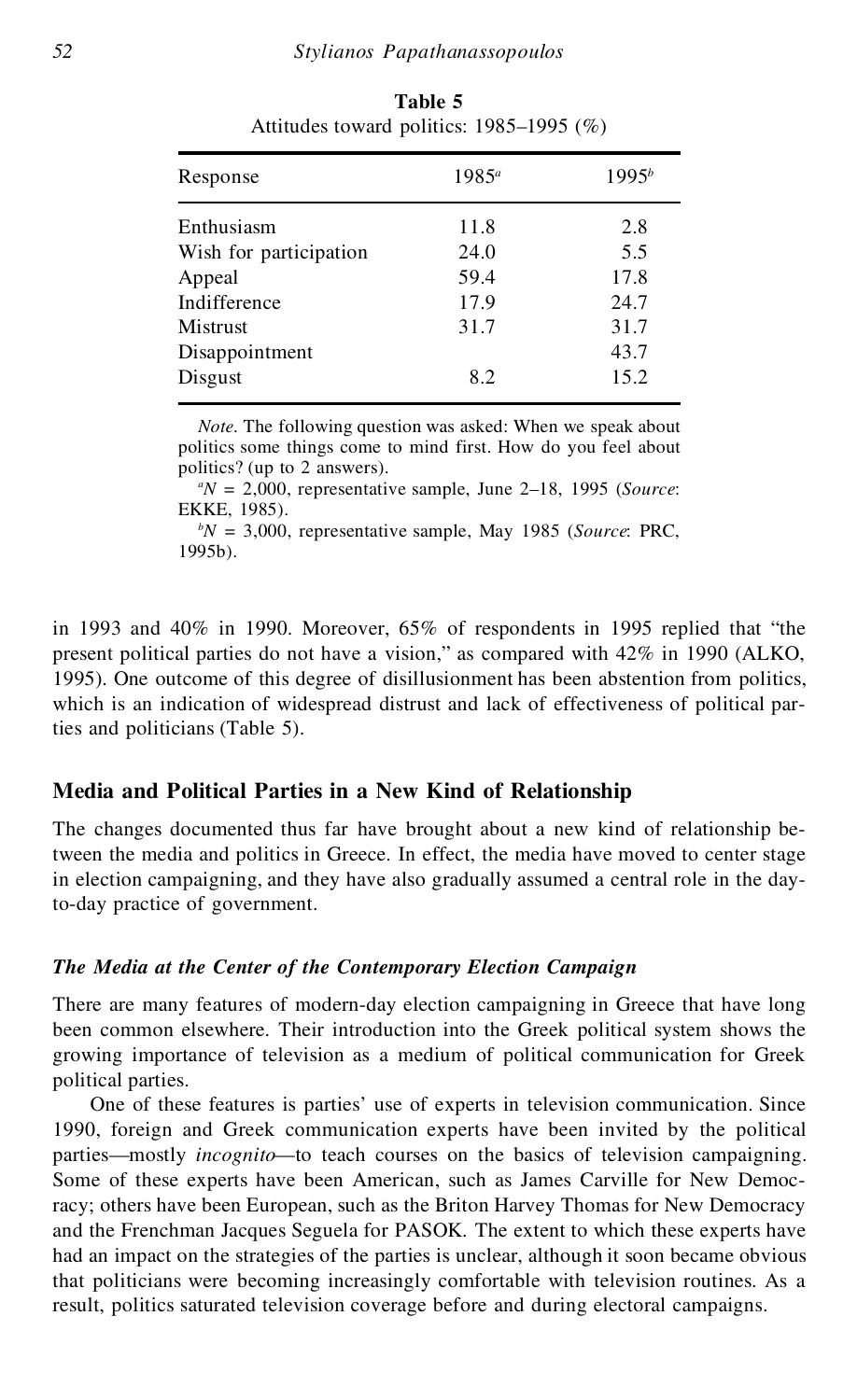In the 1990 Greek national elections, New Democracy's campaign left an indelible mark on the history of Greek campaigning. The incorporation of professionally produced television advertising, opinion surveys, and television expertise into an election campaign was seen as a critical element in New Democracy's successful campaign. It is widely believed that the party's use of modern campaigning practices helped it achieve victory. Since then, new developments have become legitimized as indispensable weapons for campaigning.

In the 1993 general elections, "telepolitics" was widely implemented, and political parties have focused their campaigns on television news programs, television political advertising, television debates, and television appearances by candidates on talk shows ever since. By 1996, television had moved center stage: Those national elections were dubbed the "TV elections" and "the elections on the couch."

One can see the growing importance of television in a number of ways. The number of opinion surveys commissioned by the media has increased. In the last 30 days of the 1990 campaign, 6 polls were commissioned, as compared with 8 in 1993 and 11 in 1996. Similarly, the number of commercials broadcast on television has increased. In the last 30 days of the 1990 campaign, 259 commercials were broadcast (242 for New Democracy, 10 for PASOK, and 7 for the Left Coalition Party). In the 1993 campaign, 3,777 political commercials were broadcast (1,489 for New Democracy, 1,357 for PASOK, and 931 for the other parties). In the last 25 days of the 1996 campaign, 3,594 political commercials were aired (1,665 for PASOK, 1,365 for New Democracy, and 564 for the other parties) (Table 6).

Even against this backdrop, some features of the 1996 general elections were novel. The first is that the 1996 election saw the replacement of the old campaign styles with new forms of campaigning. In the 1996 elections, the Prime Minister and Socialist Party (PASOK) leader, Costas Simitis, announced publicly at the start of his campaign that "we say no to chicken fights, false promises, meaningless rallies . . . we do not plan a campaign with plastic flags, fake portraits or expensive artificial gatherings." Instead, he announced that PASOK's campaign would rest on a nationwide "bus tour" (the "victory express"), precinct walks, televised debates with the main opposition leader, television

|                                      | <b>PASOK</b> | <b>New</b><br>Democracy | Politiki<br>Anixi | Communist<br>Party | Synaspismos Total |      |
|--------------------------------------|--------------|-------------------------|-------------------|--------------------|-------------------|------|
| Number of ads,                       |              |                         |                   |                    |                   |      |
| 1993                                 | 49           | 27                      | 6                 | 4                  | 21                | 107  |
| Number of ads.<br>1996               | 37           | 26                      | 9                 | $\overline{c}$     | 7                 | 81   |
| Total air time,                      |              |                         |                   |                    |                   |      |
| 1993 $\alpha$ (hours)                | 14.5         | 18.31                   | 2.1               | 0.1                | 0.4               | 39.5 |
| Total air time,<br>1996 $bc$ (hours) | 19.5         | 11.7                    | 2.1               | 0.2                | 0.8               | 34.2 |

**Table 6** Political advertisements in the general elections of 1993 and 1996

*<sup>a</sup>*Mega Channel, *Megaline,* October 1993, No. 3, p. 2.

*<sup>b</sup>*Nielsen.

*c*AGB Hellas.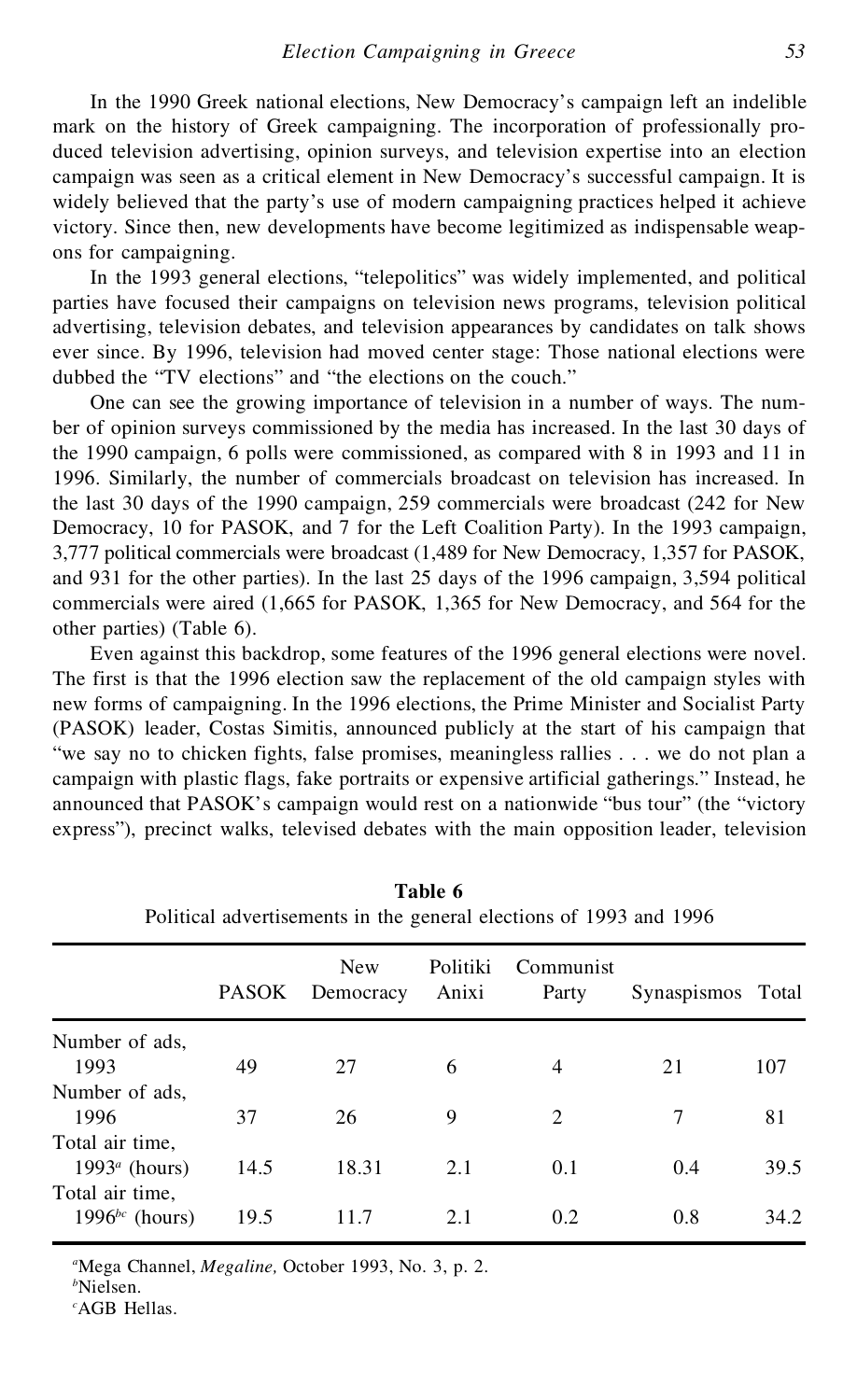interviews, and only one major rally in Athens. He went on to say that the "people must be informed which party has proposals . . . which party has the necessary solutions to create a modern Greece." He concluded, "We hope that this campaign will raise the quality of our political life." All of this was in sharp contrast with the style of the late Andreas Papandreou, PASOK's founder. Papandreou, whom Simitis had succeeded a few months earlier, had based much of his campaign activity on the traditional practice of fiery speeches before hundreds of thousands of flag-waving supporters in many Greek cities. This was often seen as the truest, most genuine form of political communication, a form that did not rely on electronic means.

The second new feature of the 1996 campaign was the growing regulation of the many forms of broadcast political communication. Before 1996, political talk shows during the election campaign period were more or less totally unregulated. In the 1996 elections, however, the main political parties were preoccupied with the "quest for the magic formula" that would secure all candidates and political parties equal time and access on television, including the talk shows, without upsetting the ratings of private channels. Discussions between the parties produced a set of guidelines for both state and private television channels under which every party would receive 7.5 hours of free air time on state channels and 5.5 hours on private channels. However, the private channels objected to these guidelines, and, in practice, they were never applied.

The main objective was to control individual candidates and their personal appearances in a bid to ensure that a handful of popular or "telegenic" candidates would not get the "lion's share" of televison coverage. During these elections, politicians maneuvered relentlessly to obtain coverage, and complaints about not getting enough attention were continuous. While television channels expanded their news bulletins during the elections, smaller parties complained that television was offering only a "biparty" dialogue among the candidates of the main political parties. According to *Media View* magazine*,* during the 1996 election campaign the politicians of PASOK appeared 263 times on the television channels, while the politicians of New Democracy appeared 203 times ("Teledemocracy," 1996). In contrast, the politicians of Synaspismos (Left Coalition) had 51 appearances on television in the same period, while the politicians of the Communist Party had 48 appearances, the Politiki Anixi (Political Spring) 51 appearances and DIKKI (Dimocratico Kinima [Democratic Movement]) 42 appearances ("Teledemocracy," 1996).

Most of the programs on which politicians appeared were produced especially for the campaign period, and many of them were called "Elections 1996." Although the politicians who appeared on these shows and on television news bulletins made great efforts to defend and support their parties' positions, there were many suspicions that their real goal was to increase their personal visibility so as to attract more votes. This is because in parliamentary elections Greek voters may vote not only for parties but also directly for individual candidates for deputy of the party they have chosen. This phenomenon shows the rise in Greece of the personalization that has been associated with contemporary campaigning in many countries.

The third new feature of the 1996 campaign was the introduction of televised debates. PASOK's founder Papandreou had refused to participate in televised debates with his opponents, citing personal dislike for them, although alternative televised debates among lesser politicians did take place. The first televised debate between party leaders —Simitis for PASOK and Evert for the conservative New Democracy Party—took place in the 1996 elections. This debate signaled a certain change in election style by a new generation of Greek politicians.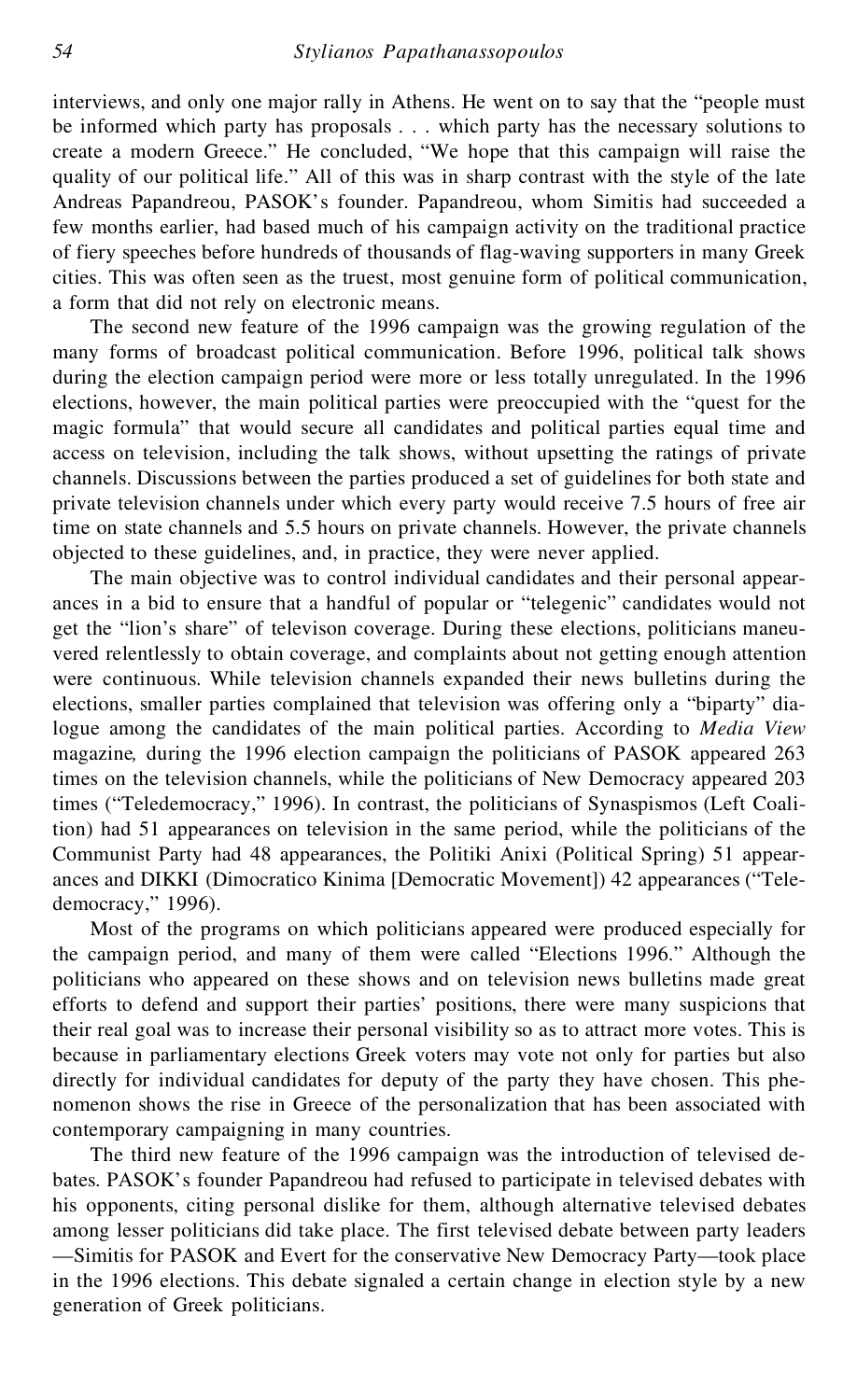The debate, broadcast live from the state television studio, lasted 90 minutes and was simultaneously broadcast on most private channels. The debate was preceded by tough bargaining between party representatives over the format of the debate. Most stations organized postdebate analyses and call-in shows to gauge "the winner." They invited an impressive succession of politicians, entertainers, analysts, media editors, and intellectuals to comment on the debate. On one channel (Mega), the whole effort was also backed by a special "cyberballot" on the Internet where viewers could send their comments. According to AGB Hellas (1996a), the television ratings research company, the debate was seen by 35.8% of television households. However, men and women 45– 54 years old were more attracted by the debate  $(45.6\%)$  than younger viewers  $(23.1\%)$ .

As in most cases of televised debates, neither candidate scored the desired "knockout" punch. Most of the questions focused on policy issues, especially foreign policy and the economy. In the daily press on the day of the debate, all attention was firmly focused on the upcoming event. On the following day, most papers devoted their entire front page to the debate and to the question of who had "won." Their assessment depended, by and large, on which party each newspaper supported. Little mention was made of the fact that many basic issues had not been addressed, or that leaders of the four other main parties contesting the 1996 elections (Political Spring, Coalition of the Left, DIKKI, Communist Party) were not invited to participate. The liberal papers unanimously declared PASOK's candidate (Simitis) the "winner," while the conservative papers regarded New Democracy's candidate (Evert) as the winner.

Overall, the press declared that the TV debate "was a good beginning for the upgrading of political life and political dialogue" ("The Professor and the Mayor," 1996; "The TV Debate," 1996). However, the procedural imperfections cannot be overlooked: The debate was limited to the majority parties; its format restricted answers to a monologue; and it disarmed journalists' ability to probe issues in a serious way.

The fourth new feature of the 1996 campaign was the increase in negative political advertising. Jay Blumler notes (1990, p. 109) that the modern publicity process may be promoting an increased circulation of negative messages about political actors, events, and decisions, a striking example being the heavy use of negative advertising. In Greece, as in other countries that have left public rallies and pamphlet scattering behind, negative political television advertising has become a key feature of elections. Since the 1993 election, a major part of campaign strategy has been based not merely on political advertisements but particularly on negative "pollispots" (or "black advertisements" or "black propaganda," as these became known in Greece). These were also in evidence in the 1996 elections (Bastea, 1996; Papathanassopoulos, 1996). For example, less than 2 hours after Prime Minister Costas Simitis called "snap elections" for September 1996, the main opposition New Democracy party's first campaign commercial aired on television. The commercial, a compilation of clips of Simitis rejecting the notion of early elections, ended with a voice-over asking: "Elections on September 22. Can you trust him?" The message echoed the theme pursued by conservative officials in public statements and on talk shows that both the premier and the ruling PASOK party have lost credibility by calling elections despite earlier claims that they intended to serve out their 4-year term of office. In effect, both parties were accusing each other of being unable to run the country and of not being trustworthy.

The fifth and final novel attribute of the 1996 elections was the confirmation of television as the main medium for campaigning. As Table 7 shows, television has been disproportionately the main recipient of campaign funds since 1990.

In fact, it is the substantial growth of campaign funds allocated to television that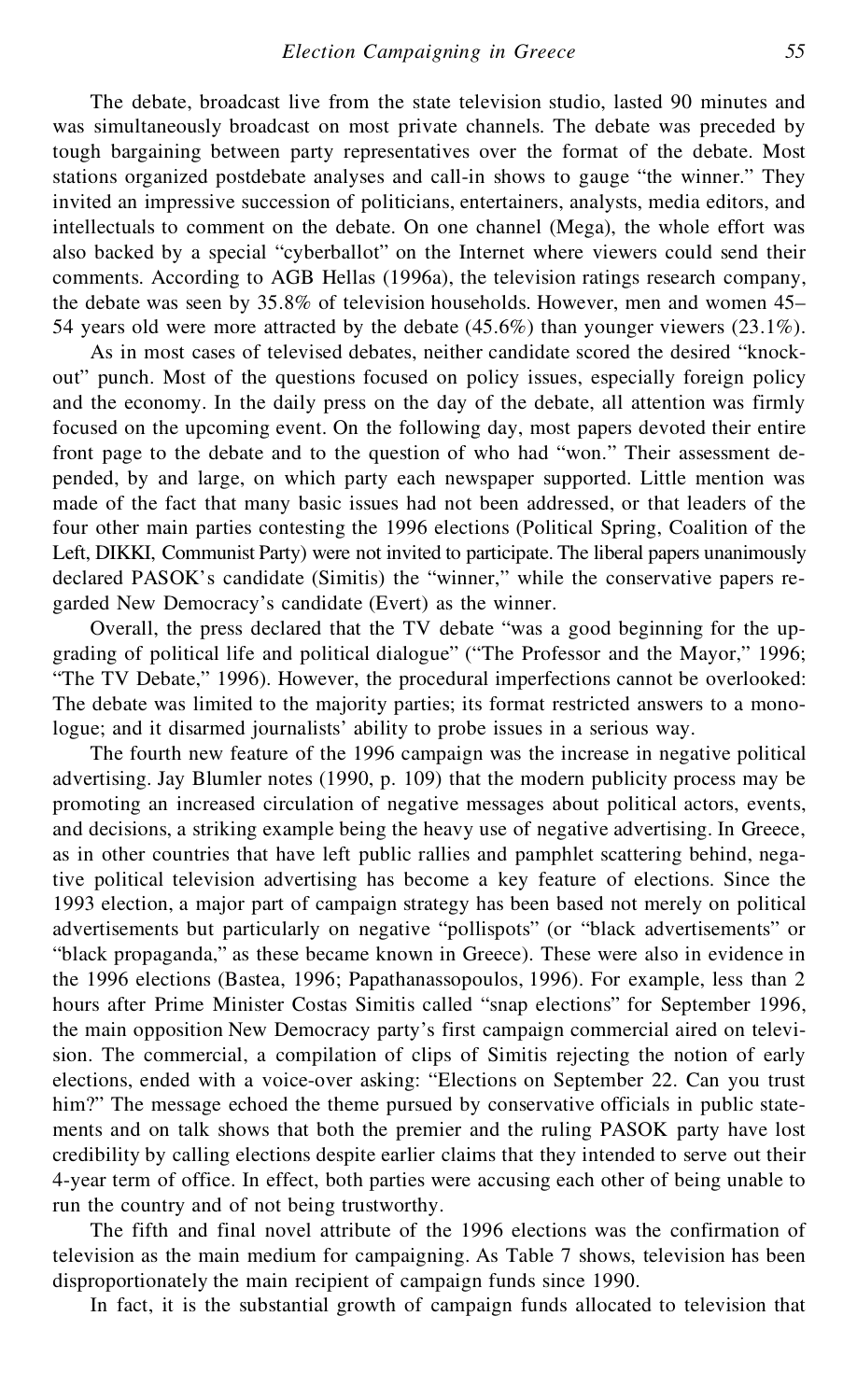| by medium, in recent election campaigns |                                       |                                       |                                  |                                       |
|-----------------------------------------|---------------------------------------|---------------------------------------|----------------------------------|---------------------------------------|
| Medium                                  | 1990 general<br>national<br>elections | 1993 general<br>national<br>elections | 1994 European<br>Union elections | 1996 general<br>national<br>elections |
| Television                              | 28.6                                  | 89.1                                  | 86.0                             | 83.0                                  |
| Press                                   | 38.2                                  | 2.1                                   | 2.5                              | 5.6                                   |
| Radio                                   | 31.2                                  | 8.6                                   | 8.8                              | 10.6                                  |

| Table 7                                         |
|-------------------------------------------------|
| Percentage of parties' advertising expenditure, |
| by medium, in recent election campaigns         |

*Source*: Media Services S.A.

primarily accounts for the significant rise in total electoral expenses during the last decade. Rising television expenditures are perhaps the best symbol of the shift in Greek politics from campaigns traditionally based on efforts made by party organizations and prospective deputies to more professional mass media centered practices. It is perhaps not a coincidence that the government passed legislation setting an upper limit of expenditure on parties contesting the elections just a few months before the 1996 election.

In adopting television-centered campaigning, the parties have moved away from the traditional emphases on public rallies and personal contacts with party workers, thus lessening opportunities for citizens to participate directly in campaigns and further distancing the parties from voters. In the past, public rallies in major cities were significant events, but today it is the television debate that is the main media and political event. For example, the main PASOK rally in Athens during the 1996 elections had the lowest participation of any of the previous elections. New Democracy's leader decided to cancel his party's mass rally in Athens, preferring instead to give a television-press interview. Little wonder, then, that *Avriani*, a populist newspaper sympathetic to PASOK, declared on its front page, "You can't win elections on the couch," and pleaded that "all PASOK officials should take to the streets and deal with the people's problems first hand" ("You Can't Win," 1996, p. 1).

In the past, party workers mobilized citizens and sympathizers to attend the rallies, from which the parties could also gauge the popularity of their leaders. With the dominance of television, such political gatherings are on the wane, and journalists now look to television ratings to see which politicians attract the most viewers.

The loss of contact with electors resulting from reliance on television has also affected party membership. According to data provided by various studies, membership in political parties declined between 1985 and 1995 to about 42% (EKKE, 1985; PRC, 1995b). It has also made it difficult for parties to mobilize grassroots help. In the past, people came to the parties spontaneously and generously offered their time, as political parties enjoyed considerable respect and trust. But as parties have evolved, they have also suffered a dramatic decline in legitimacy and lost much of the capacity for channeling political participation that they had demonstrated during the *metapolitefse* (the period after the reestablishment of the Parliament) (Lyrintzis & Nicolakopoulos, 1990). Decreasing party alignment, diminishing participation in party events, and the fact that the electorate has become more volatile all highlight the decline of parties as mechanisms for political organization.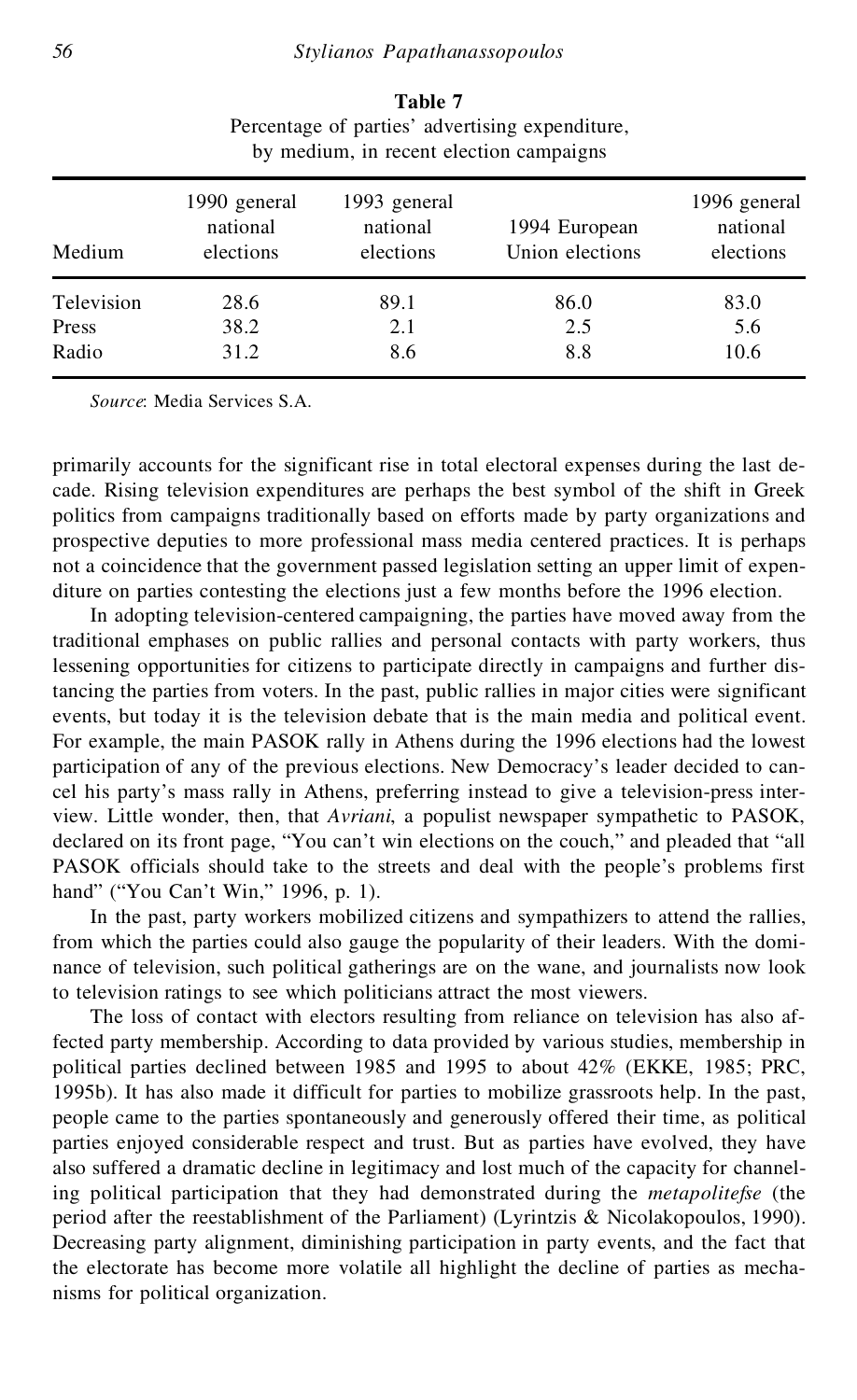### *The Media and the Day-to-Day Practice of Government*

The media have also assumed a central role in the day-to-day practice of government. Through the 1990s, members of the Parliament and other politicians have attached increasing importance to enhancing their visibility by appearing on television. At the same time, the standing of traditional governmental institutions—the Parliament and the Presidency of the Republic—has declined. The status of the Hellenic Parliament, whose sessions at one time attracted the interest of the nation, has now been downgraded. Images of the empty seats of ministers and deputies emphasize this change. President of the Republic, Costis Stephanopoulos has observed that the members of the Parliament prefer television cameras to Parliament as their chief forum of political communication. According to the deputy leader of the New Democracy party, Yannis Varvitsiotis, the reason is that:

a new Member of Parliament used to become known through his work there. Nowadays, no young Member of Parliament bothers. Instead, they prefer to become widely known by adopting an heretical point of view on TV. Proposals made in Parliament sessions can only be read by 300,000 readers, the total sales of Greek newspapers. A dissident view becomes widely known to the three million viewers of the television channels. ("The Media Promote Heretic Views," 1995, p. 4).

As in other countries with modern models of the relationship between politics and the media, Greek media have begun to fight with the politicians for control of the political agenda and have started to make themselves heard in the process of political communication with a constant stream of criticism of politicians and the actions of the parties (Demertzis & Kafetzis, 1996; Komninou, 1996). The rise of the commercial media may have precipitated this trend and created a situation where, today, Greek citizens can watch an endless stream of negative stories about political scandals, rivalry, conflict, and self-interest. And, as with the media in other liberal democratic countries, the Greek media have tried to create stories about political conflict by giving particular attention to politicians who hold controversial views or who oppose the actions of the government.

In other words, the intervention of the media in the political process may be part of a growing feeling among journalists that they have the right to strongly criticize or even to ridicule politicians. Journalists and media claim that they perform a watchdog function, acting on behalf of the people as an independent check on elite behavior, and in carrying out this function they make politicians, bureaucrats, and private interests more accountable to the public.

## **Greek Politics and Media in the Era of Modernization**

The case of contemporary Greece illustrates changes in both media and politics, which have often been described as part of a process of "modernization" (see, for example, Mancini & Swanson, 1996). Modernization, in its Weberian perspective, is seen as a total process that implies not only a gradual move from tradition to modernity but also a movement toward a functionally integrated national or even supranational political system (Mouzelis, 1986). What we see in the Greek case, therefore, is not only a move away from traditional forms of election campaigning to more modern ways and means but also changes within the political system where traditional practices (e.g., *rousfeti*,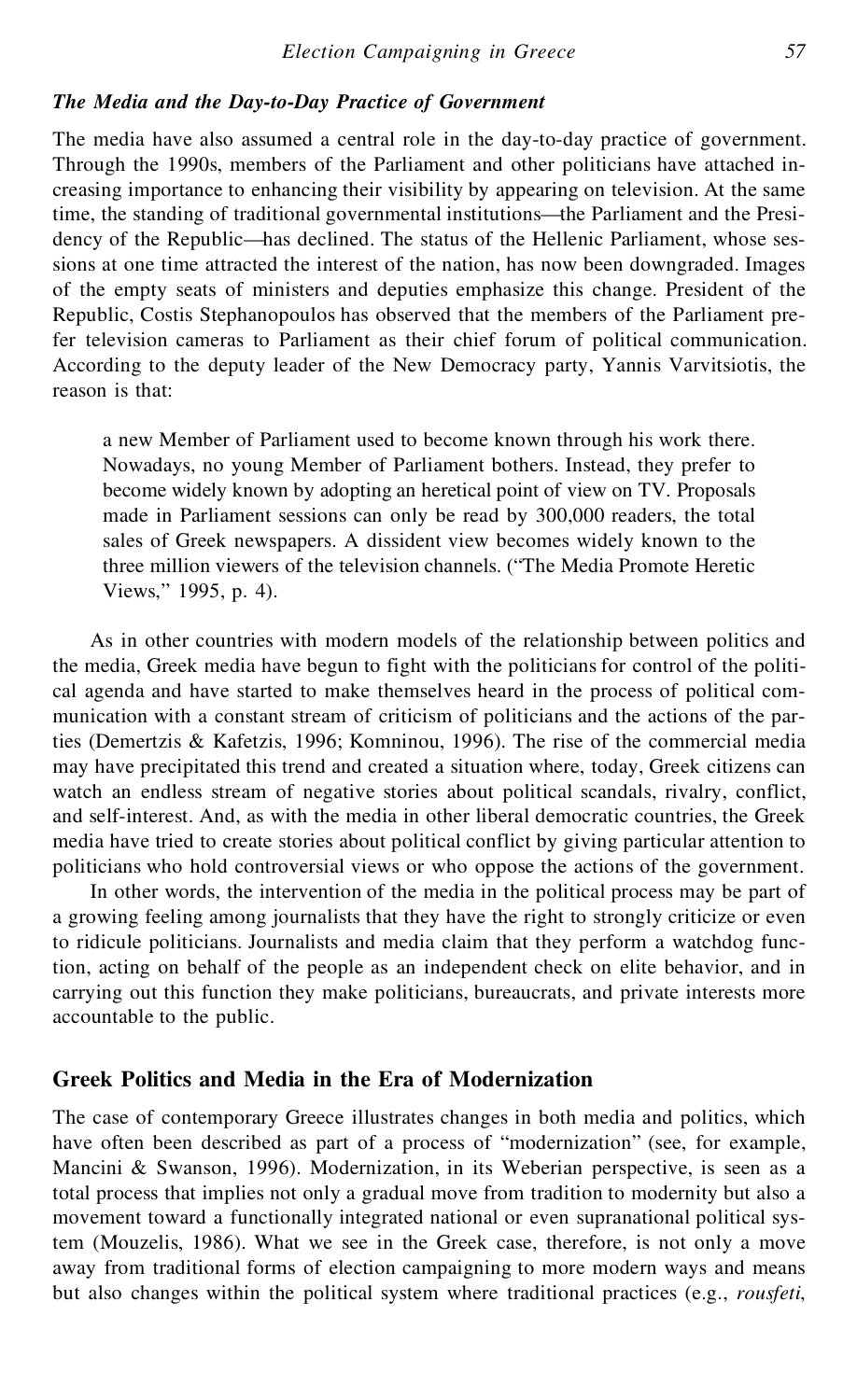are under severe pressure to change in the modern international economy. These individual examples of change can be treated perhaps as symptomatic of the process of "modernization."

As in many other liberal democracies, developments in Greece reflect not only a changing media environment but also changes in the standing of the political parties within the political system as a whole. More important, perhaps, these changes reflect a convergence of developments in both institutions. These changes lend support to many of the statements made by Mancini and Swanson (1996), among others, regarding the growing similarities in election practices across many countries "despite great differences in political cultures, histories, and institutions of the countries in which they have occurred" (p. 2). Such similarities include the use of political commercials ("pollispots"), candidates being selected in part for the appealing image they project on television, the employment of technical experts to advise parties on strategies, the professionalization of campaign communication, and the like. These and the increased expenditure on strategies aimed at the medium of television show just how far television has moved to the center of elections, even in Greece.

But the Greek case illustrates only some, not all, of the elements that have been identified as constituting "modernized" or "media-centered democracy" (Blumler, 1990, 1997; Mancini, 1991; Mancini & Swanson, 1996; Negrine, 1996; Scammel, 1995; Swanson, 1993). As we have seen, there has been an increased use of "experts," an increased and more professional use of television and media practices, a personalization of politics, a detachment of parties from citizens, more political spectacle, and a more autonomous role for the media (Mancini & Swanson, 1996). But Greece continues to contrast in some key ways with the political communication process elsewhere, especially in the United States, but much less with other democracies such as Britain. In Greece, as in Britain, for example, voters choose between different political parties and not between individual candidates for president or prime minister as in the United States and France. In Greece, a candidate for prime Minister cannot appear suddenly out of nowhere and progress far without extensive party support. To a greater or lesser extent, candidates tend to be known figures before they stand for election. The Greek public knew both Simitis and Evert from their previous service as ministers when their parties were in office before they sought the premiership. Nevertheless, they both relied heavily on modern campaign practices, which is a real indication of the similarities across diverse countries.

In this process of change, political parties and politicians have had to reassess their role in the political system. Although political parties remain important, public support for them is weakening. As we have seen, sociopolitical changes have created difficulties for the political parties. For example, political parties and their leaders have become disconnected from the stable societal sectors that formerly were the basis of their representation and support. They have also progressively lost the organizational strength and vitality that they had during the heyday of the transition to democracy.

At the same time that these changes have been taking place, the political parties and their leaders have had to confront a media system that increasingly values its independence. This has become a feature of the Greek "political-media complex" (Swanson, 1992) which places the media and politics in a complicated and sometimes antagonistic relationship. As Swanson has written, "within this complex, particular institutional interests often conflict with each other in the battle to control the public's perceptions, but mutual cooperation is required for each institution to achieve its aims" (1992, p. 399). In recent years, Greek politicians have been ready to criticize the media and to threaten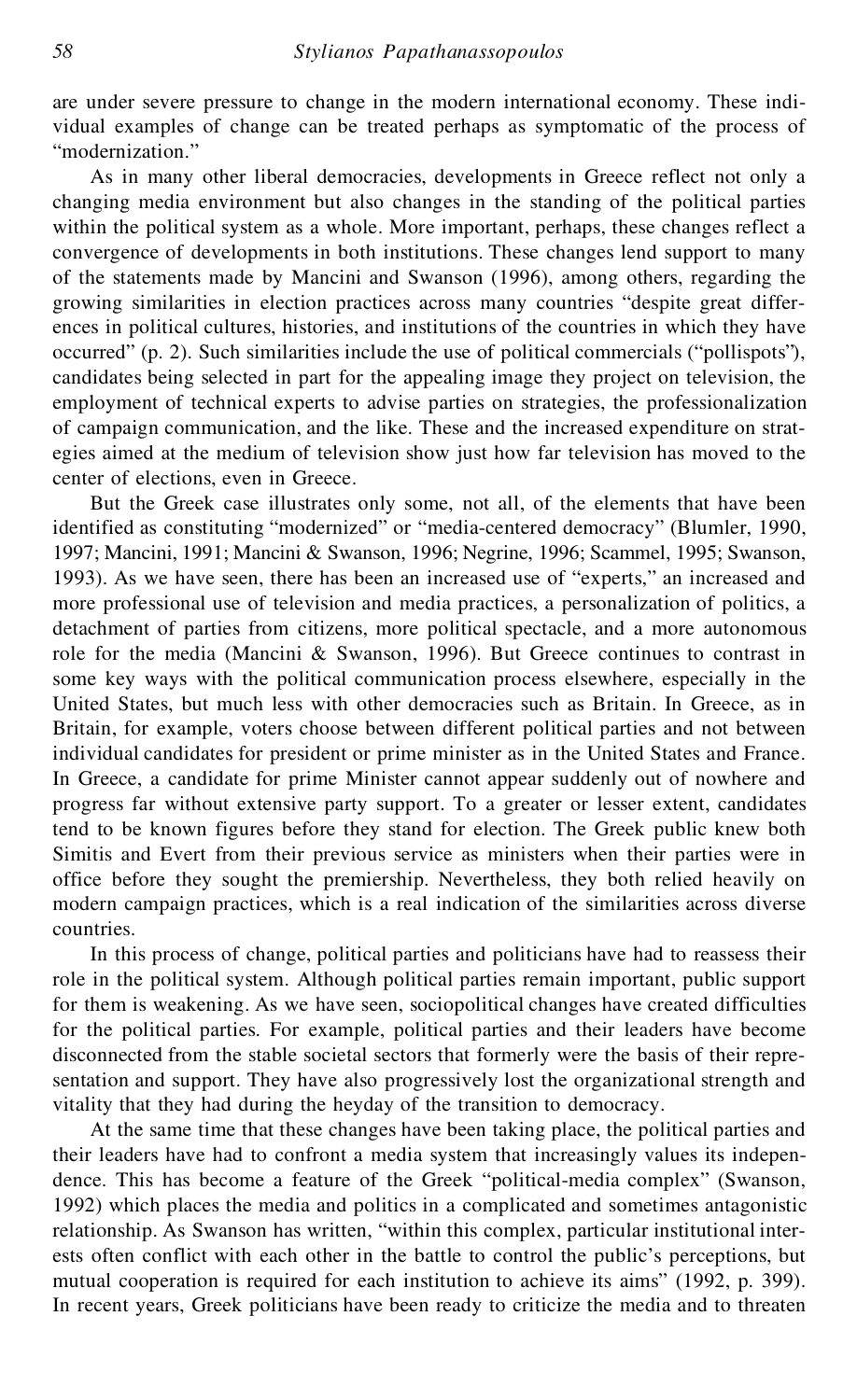them with a law that would place the media under Parliament's supervision. This is an attempt by Greek politicians to muzzle the media, although these threats have never been carried out. Finally, and as elsewhere, the rise of a "modernized" relationship between the media and politics is not seen as making a positive contribution to the health of Greek democracy. The public now regards both the media and politicians as dysfunctional and untrustworthy. In a recent study by the research company PRC (1995a), 53.3% of 983 respondents in the greater Athens region reported that they trust neither politicians nor journalists.

An era of media expansion, political and social crisis, economic inefficiency, and related insecurity provided the media with what they need to assume the "modernized" role seen in so many other democracies. The media focus on contradictions and color them with drama, since both elements seem to appeal to the public. It is not the media, and television in particular, that have changed politics, it is the whole political arena which is in a transitional stage with the media taking advantage of the situation. As Negrine has noted (1996, p. 180), politicians and the media claim to be speaking on behalf of the public and the citizen, yet both are pursuing their own "institutional needs." "Both," as Negrine points out, "are part of the problem, of a lack of accountability in democratic systems, of a disillusioned citizenry, and of a host of other ills which critics can reel off." In fact, in "media-centered democracies," the "modern publicity process" and the "political commercials" continue to treat the public as an audience rather than a real participant in the democratic process.

## **References**

- AGB Hellas. (1994). *TV yearbook 94/93*. Athens: Author. [Greek]
- AGB Hellas. (1995). *TV yearbook 95/94*. Athens: Author. [Greek]
- AGB Hellas. (1996a). *The TV debate*. Athens: Author. [Greek]
- AGB Hellas. (1996b). *TV yearbook 96/95*. Athens: Author. [Greek]
- ALKO (Aliki Kostas) Ltd. (1995). *National researches.* Athens: Author. [Greek]
- Bastea, N. (1996, September). The most "black" elections. *NEA*, p. 18. [Greek]
- Blumler, J. G. (1990). Elections, the media and the modern publicity process. In M. Ferguson (Ed.), *Public communication: The new imperatives* (pp. 101–113). London: Sage.
- Blumler, J. G. (1997). The origins of the crisis of communication for citizenship. *Political Communication, 14*, 395–404.
- Charalambis, D. (1989). *Clientistic relations and populism*. Athens: Exantas. [Greek]
- Charalambis, D., & Demertzis, N. (1993). Politics and citizenship in Greece: Cultural and structural facets. *Journal of Modern Greek Studies, 11*, 219–240.
- Demertzis, N., & Kafetzis, P. (1996). Political cynicism, political alienation and mass media: The case of the Third Hellenic Republic. In C. Lyrintzis, E. Nicolakopoulos, & D. Sotiropoulos (Eds.), *Society and politics: Facets of the Third Hellenic Democracy 1974–1994* (pp. 174– 218)*.* Athens: Themelio. [Greek]
- Diamantouros, P. (1993). Politics and culture in Greece. In R. Clogg (Ed.), *Greece 1981–1989: The populist decade* (pp. 1–25). London: Macmillan.
- EKKE (Ethniko Kentro Kinonikon Ereynon [National Center for Social Research]). (1985). *National research of political culture.* Athens: Author. [Greek]
- Gurevitch, M., & Blumler, J. (1990). Comparative research: The extending frontier. In D. L. Swanson & D. Nimmo (Eds.), *New directions in political communication* (pp. 305–325). London: Sage.
- Heretakis, M. (1993). Greek daily political press and political communication: Circulation trends and electoral results—Attempts towards an interpretative correlation for the period 1952– 1984. Unpublished doctoral dissertation, National and Capodistrian University of Athens. [Greek]